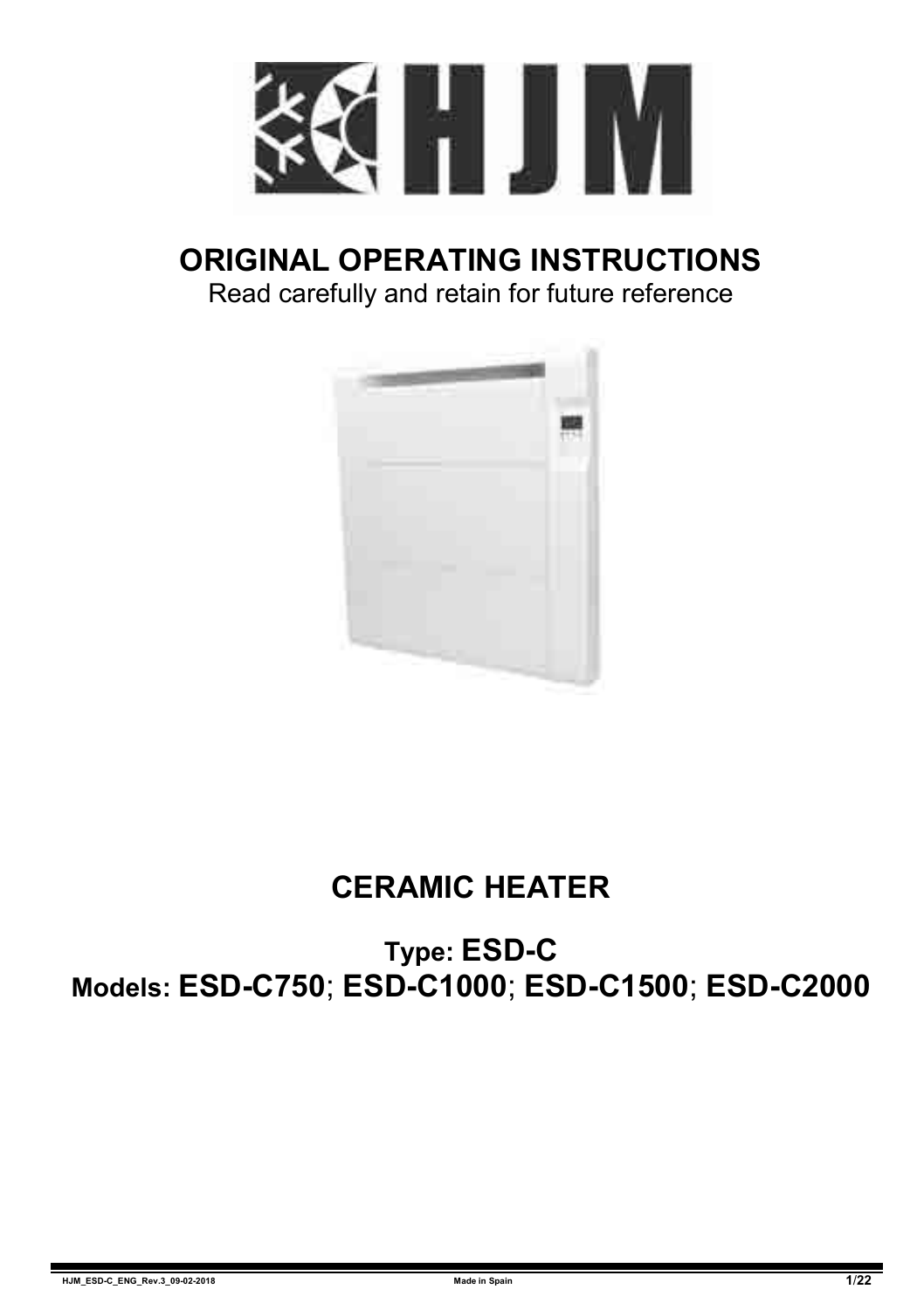## **IMPORTANT WARNINGS**

*Dear Customer:* 

*Thank you for your confidence in us by purchasing this radiator. These appliances are extremely safe, silent and easy to install.* 

*They do not require special maintenance. They are made of extruded aluminum, a material of high durability respectful to the environment. Before starting it for the first time, carefully read these instructions. Retain them for future references.* 

# **GENERAL SAFETY INSTRUCTIONS**<br>1 Please read carefully these instruct

- Please read carefully these instructions before starting the device for the first time.Keep these instructions, as well as the guarantee, your invoice and if possible, the complete packing with all the elements inside.
- 2. **The guarantee will cease to be valid in the case of not following the recommendations of this manual**.
- 3. Before connecting the appliance, make sure the mains voltage is the 230 Volts, and correspond to the marked on the nameplate of the appliance.
- 4. Check that the power is sufficient to supply the appliances. The total draw of the radiators' currents must not exceed the capacity of the circuit breaker that protects them.
- 5. This radiator cannot be used in rooms with presence of gases or other flammable products (glues, etc...).
- 6. WARNING: To prevent overheating, do not cover the device. Do not use the device to dry clothes.
- 7. Make sure the power cable or other objects do not come into contact with the radiator surface while in operation.
- 8. If the power cable becomes damaged it must be replaced by the manufacturer or a suitably qualified trades person. Failure to comply may danger your safety and voids your warranty.
- 9. Check the device and the supply cord regularly. Do not turn the device on if it is damaged.
- **10. PRECAUTION: Some parts of this product can reach very high temperatures and cause burns. Pay special attention when children or vulnerable people are around.**
- 11. Do not place the device straight under a power socket.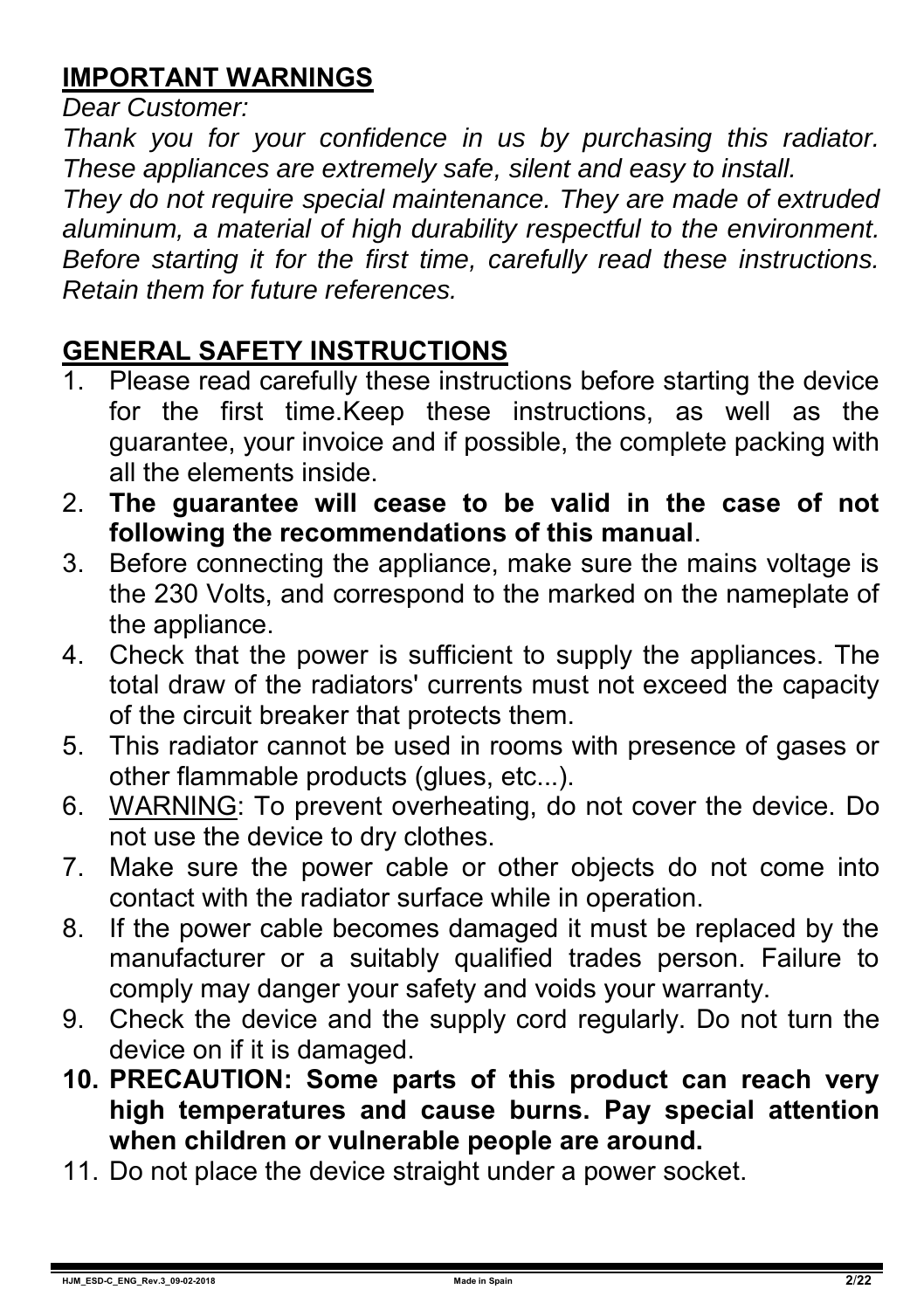- 12. Children under the age of three should not be allowed to touch or play with the radiator and should be supervised at all times.
- 13. This device can be used by children under 8 years of age, as well as by people with reduced physical, sensory or mental capabilities when suitably supervised and only when they have been provided the instructions regarding the use of the device and have understood the risks that could derive from it. Cleaning must only be carried out by an appropriate adult.
- 14. Children between3 and 8 years should not turn on or off the device, unless this is installed or placed in a normal position and that children are under proper supervision or have received instructions regarding the use of the device as security and they have perfectly understood the potential dangers. Children between 3 and 8 years old should not connect, adjust or clean the appliance or perform any maintenance measure.
- 15. **Warning**: Do not use this heater near baths, showers or swimming pools. It should not be possible to access the device's controls from the bath, shower or any other surface that is in contact with water.(Its use in zones 0 or 1 in bathrooms is totally prohibited: seek advice from a qualified electrician).
- 16. For greater safety, this appliance is provided with a device that interrupts its operation in the case of overheating.
- 17. This radiator has been designed exclusively to be fixed to the wall. For further information on the fixing systems, consult the section "INSTALLATION ANDWALL MOUNTING" of this manual.
- 18. Do not use accessories that have not been recommended by the manufacturer, as they could entail a potential risk to the user, and damage the device. Use only original accessories.
- 19. Keep all the packaging elements (plastic bags, cardboard and polyethylene)out of the reach of children, as they can cause potentially dangerous situations.
- 20. Use this device only for domestic / light commercial use and the tasks for which it has been designed. This device has not been designed for industrial use. **It must not be used outdoors, in greenhouses or for animal husbandry.** Keep it away from heat, direct sunlight, humidity and cutting tools. Do not under any circumstances immerse in water or use this device with wet hands. In the case of humidity or water in the device, immediately disconnect the power supply and do not touch the wet parts.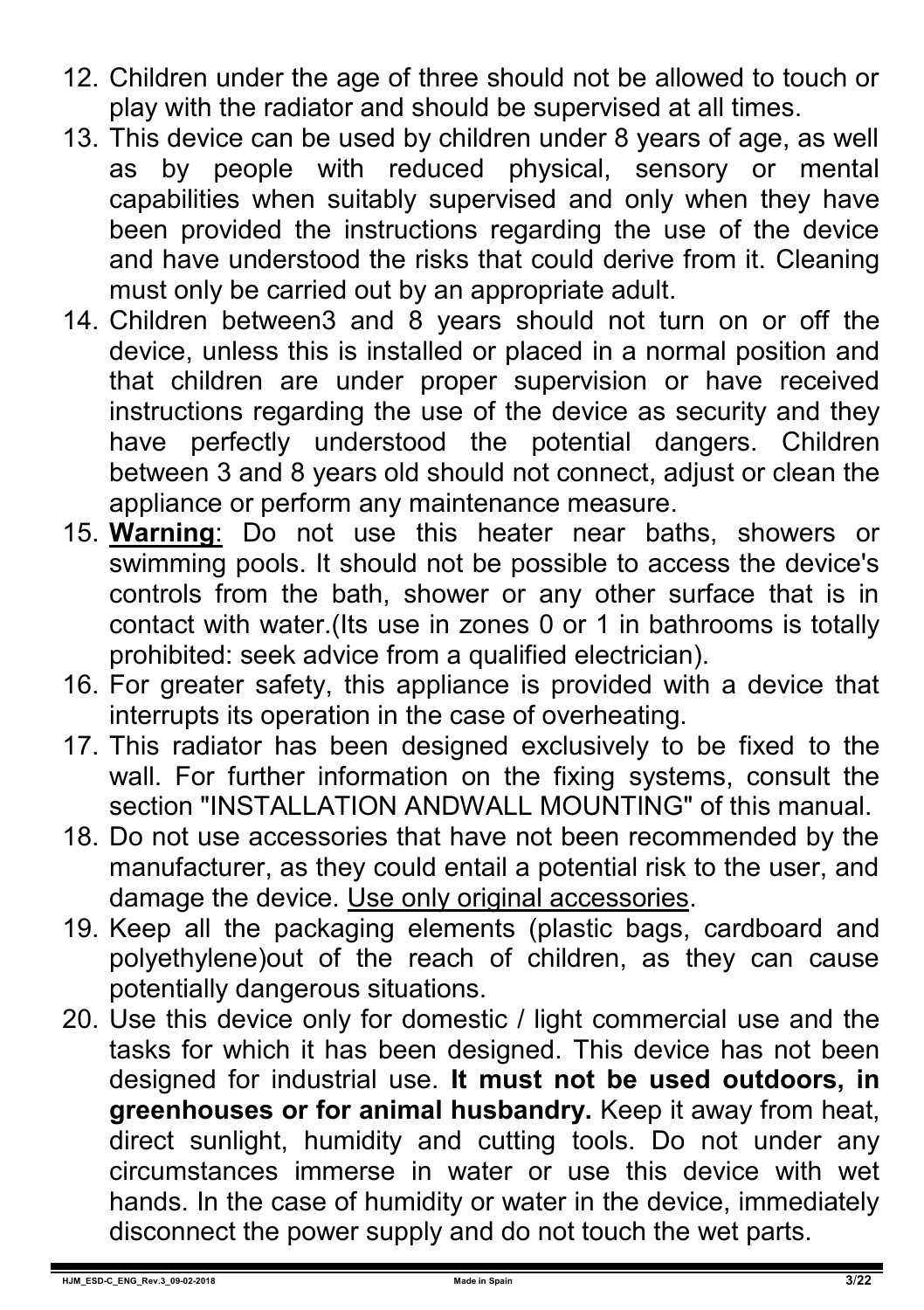- 21. Do not attempt to service the device yourself. Contact a qualified technician.
- 22. To disconnect the transmitter from the mains pull the plug, never of the supply cord.
- 22. Respect the "SPECIFIC SAFETY INSTRUCTIONS FOR THIS APPLIANCE" listed below

#### **SPECIFIC SAFETY INSTRUCTIONS FOR THIS DEVICE**

- The appliance must remain in a vertical position.
- Make sure the appliance is secured at all times. Please adhere to the installation distances indicated in this guide.
- Do not hang any object in front or on top of the device.
- Always ensure that the inlet and outlet air are not obstructed.
- Always install the device so that it cannot enter into contact with any combustible material such as curtains or towels (take into account the gusts of wind).
- To clean the device, consult the instructions in the "MAINTENANCE" section, because if water enters the air grilles it could seriously damage the device.
- Do not insert any object through the grille or inside the device.
- This radiator is designed to be connected by plug to the electric installation and fixed to the wall installation. Follow the instructions in "INSTALLATION".
- **The guarantee will not apply if these instructions have not been observed.**

#### **INSTALLATION**

- During the first use and for a few minutes, could occur smells and noise due to the dilatation of some internal parts. This is normal, so you must provide adequate ventilation. The smells are momentary and quickly will dissipate.
- For greater efficiency, make sure to calculate the power or the number of elements of the apparatus according to the surface of the room. We recommend contacting your dealer performing this calculation.
- Fix the radiator to a firm wall and make sure it is well-levelled, in a room with no furniture and no objects avoiding around.
- Avoid installing the appliance in corners.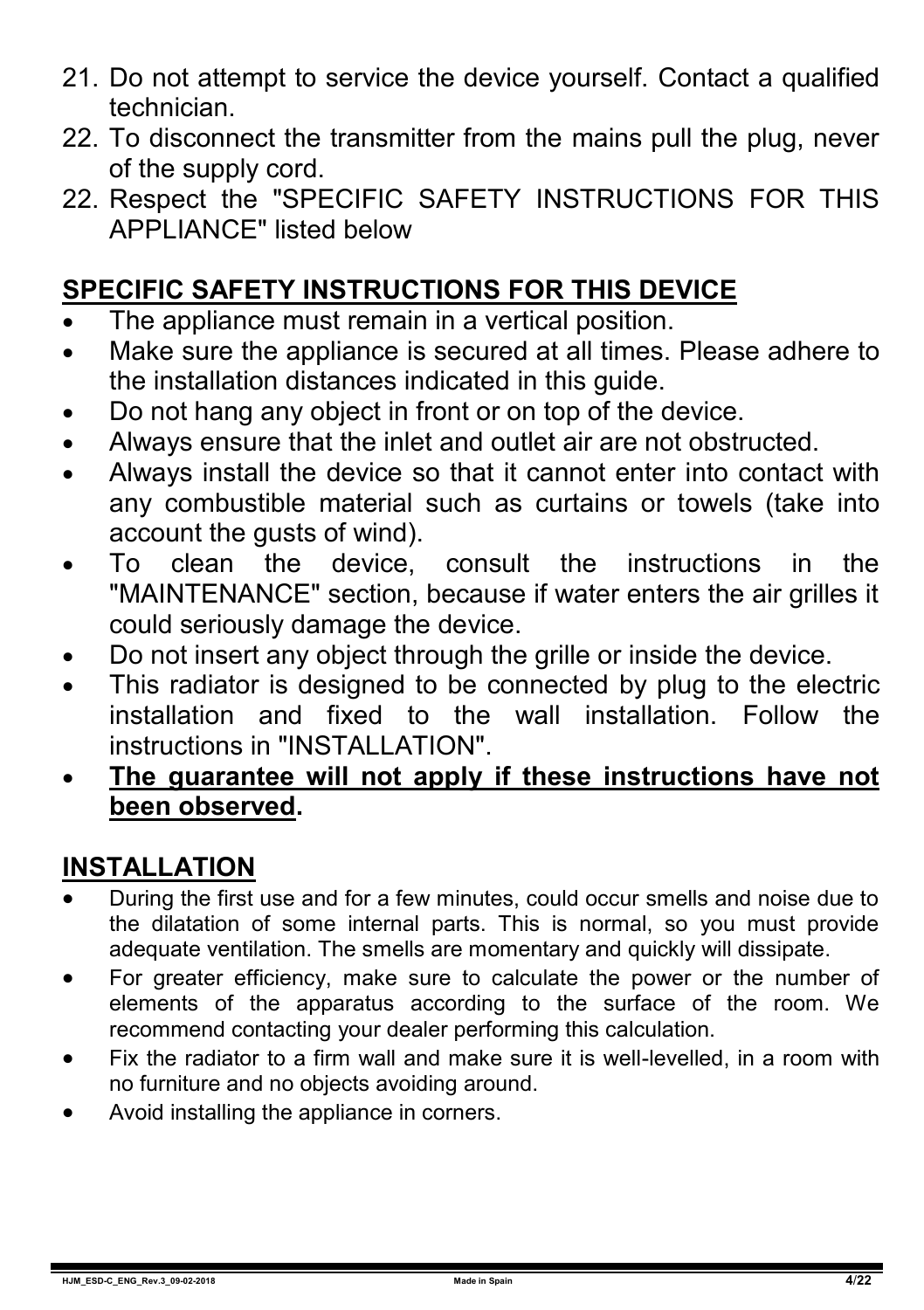- We advise against installing the appliance under the windows, because it is favoring the heat loss.
- The radiator must be away, at a minimum distanceof15cmfrom any combustible material, curtains, furniture, chairs, etc.(Fig. 1).
- Allow for a minimum distance of 1 m, from the front of the unit to any obstacles (furniture, walls, curtains, for example) that could hinder its operation.
- Also keep a minimum distance of 15 cm between the appliance and the side walls and any other obstacles (walls, for example) that may affect its function. Also keep a minimum distance of 35 cm on top the appliance free of obstacles and a minimum distance of 15 cm from the floor.
- WARNING: If this appliance is installed in a bathroom, it must be installed only within Zones 2 or Outside Zones (Zone3), according BS 7671 Requirements for Electrical Installations, Section 701. The installation of this appliance within Zones 0 or 1 of a bathroom is totally prohibited. The figure 2 bellow is only for information purposes, we suggest you contact a professional electrician.





**Zone 1: Appliances supplied to Safety Extra Low Voltage (SELV). Zone 2: Electrical Appliances Class II – IP X4 Zone 3: Electrical Appliances protected by RCD 30mA**



#### **WALL-MOUNTING**



The appliance is equipped with the following:

- 2 radiator's suspension supports.

Secure the appliance to the wall, you should use the template attached to the box. Follow these instructions:

- Mark the position of the holes' suspension supports and fastening tab using the holes drilling template, considering the distance (15 cm) in relation to the floor.
- Make the holes and locking tab and insert the plugs included in the fixing kit.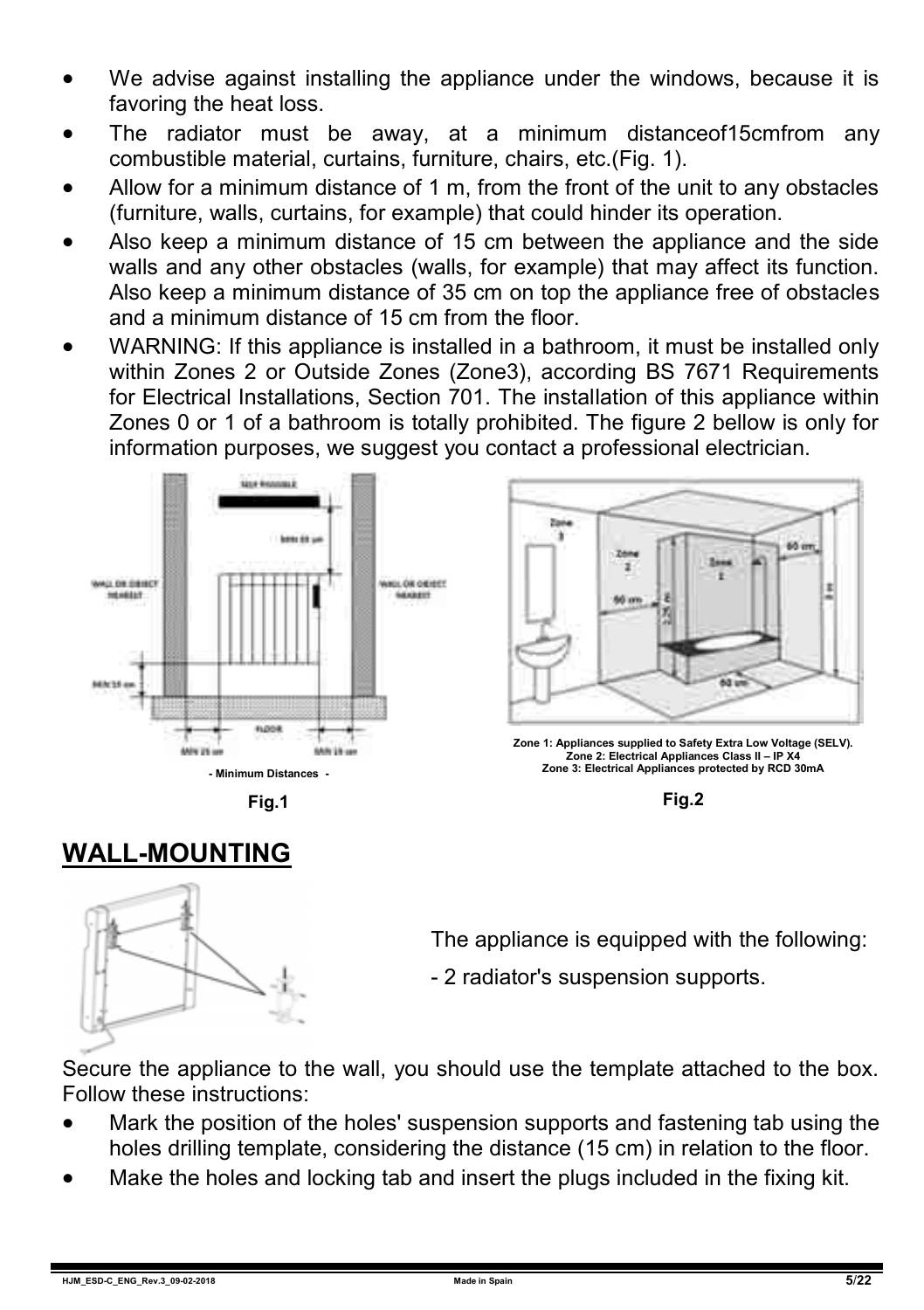Place the supports and fastening tab and tighten the screws until the piece is sufficiently fixed.



 Hang the device from the safely wall-mounted supports and lastly, screw the safety piece as far as it will go.



#### **ELECTRIC SUPPLY CONNECTION**

This appliance is equipped with a supply cord **H05V2V2-F 2x1.0mm²** and bipolar plug without earthing.

Connect the plug to the base outlet.

Check the condition of your electrical installation and connection cables.

This appliance doesn't require earthing connection, due it has double electrical insulation.

Contact a licensed electrician for assistance.

#### **TECHNICAL CHARACTERISTICS**

| Model                             | <b>ESD-C750</b> | <b>ESD-C1000</b> | <b>ESD-C1500</b>   | <b>ESD-C2000</b> |  |
|-----------------------------------|-----------------|------------------|--------------------|------------------|--|
| <b>Rated Voltage</b>              | $230V -$        | $230V -$         | 230 V <sub>~</sub> | $230V -$         |  |
| <b>Rated Frequency</b>            | 50 Hz           | 50 Hz            | 50 Hz              | 50 Hz            |  |
| <b>Rated Power Input</b>          | 750W            | 1000W            | 1500 W             | 2000 W           |  |
| <b>Class of Protection</b>        |                 |                  |                    |                  |  |
| Degree of Protection IP           | <b>IP24</b>     | <b>IP24</b>      | <b>IP24</b>        | IP24             |  |
| <b>Dimensions (LxHxD)</b><br>(mm) | 395x590x100     | 525x590x100      | 655x590x100        | 785x590x100      |  |
| Weight (kg)                       | 6,0             | 8,9              | 12.8               | 14,0             |  |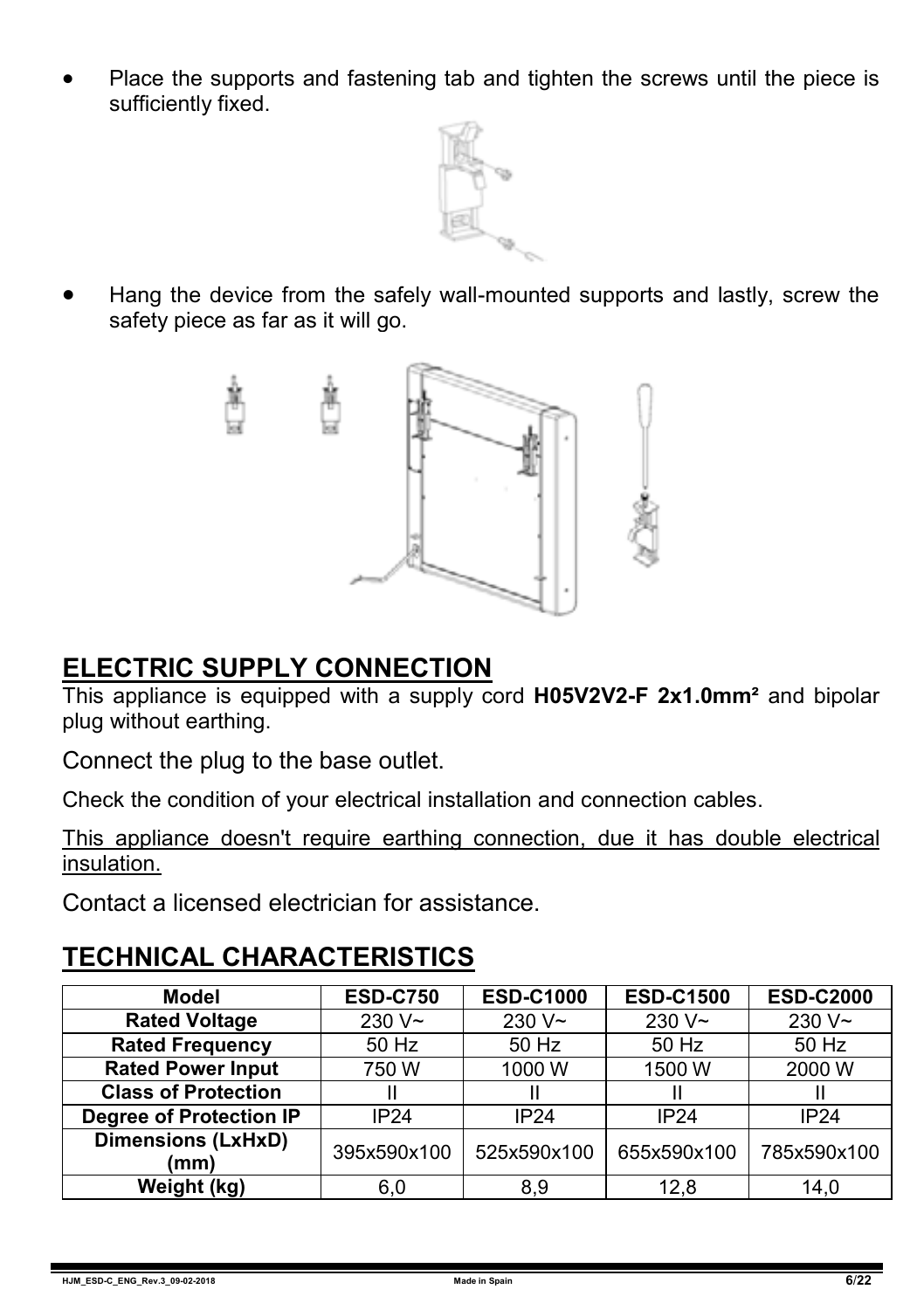#### **DIGITAL PROGRAMMABLE THERMOSTAT**

The radiator is equipped with a digital, programmable thermostat.

#### **Operation Guide 1.- Presentation**

The programmable electronic thermostat has been specially designed to regulate electric radiators screens.

**It will become your best ally to optimize its energy consumption while increasing your comfort.**



- **-** Large screen with backlighting.
- **-** Weekly Programming in Intervals of 30 min.
- **-** Temporary override function.
- **-** Wire Pilot Function with 6 orders. (Only France)
- **-** Holiday or Reception Function.
- **-** 1 Configuration Menu (User).
- **-** Consumption Control Radiator.
- **-** Open Windows Function.

#### **1.1 Screen**



- **1.** " "Operation Mode. The active operation mode is displayed in the box.
- **2.** " " Programme Number (**P1** to **P9**), (**U1** to **U4**) or System Settings Menu (**01** to **11**).
- **3.** "<sup>\*</sup> System Settings Menus.
- **4.** "**T**" Keypad Lock Activated.<br>**5.** "I" Room Temperature India
	- **5.** " " Room Temperature Indicator.
- **6.** Type of time display (12h AM/PM or 24h).<br>**7.** Graphic view of the programme of the curr
- **7.** Graphic view of the programme of the current day.
- **8.** Time, temperature and System Settings Menu setting area.
- **9.** " **"** Indicator of appliance in operation.
- **10.** "<sup>2</sup> Help pictogram to create programmes / Status of the programme in normal mode / Control Menu of the radiator's consumption.
- **11.** " **"** Wire Pilot function indicator pictogram. (Only France)
- **12.** Current day.
- **13.** " **P**Temporary cancellation function activated, or "ITCS" if flashing.
- **14.** "  $\mathbb{F}$ " Window Opening Function (see section 5, System Settings Menu 07).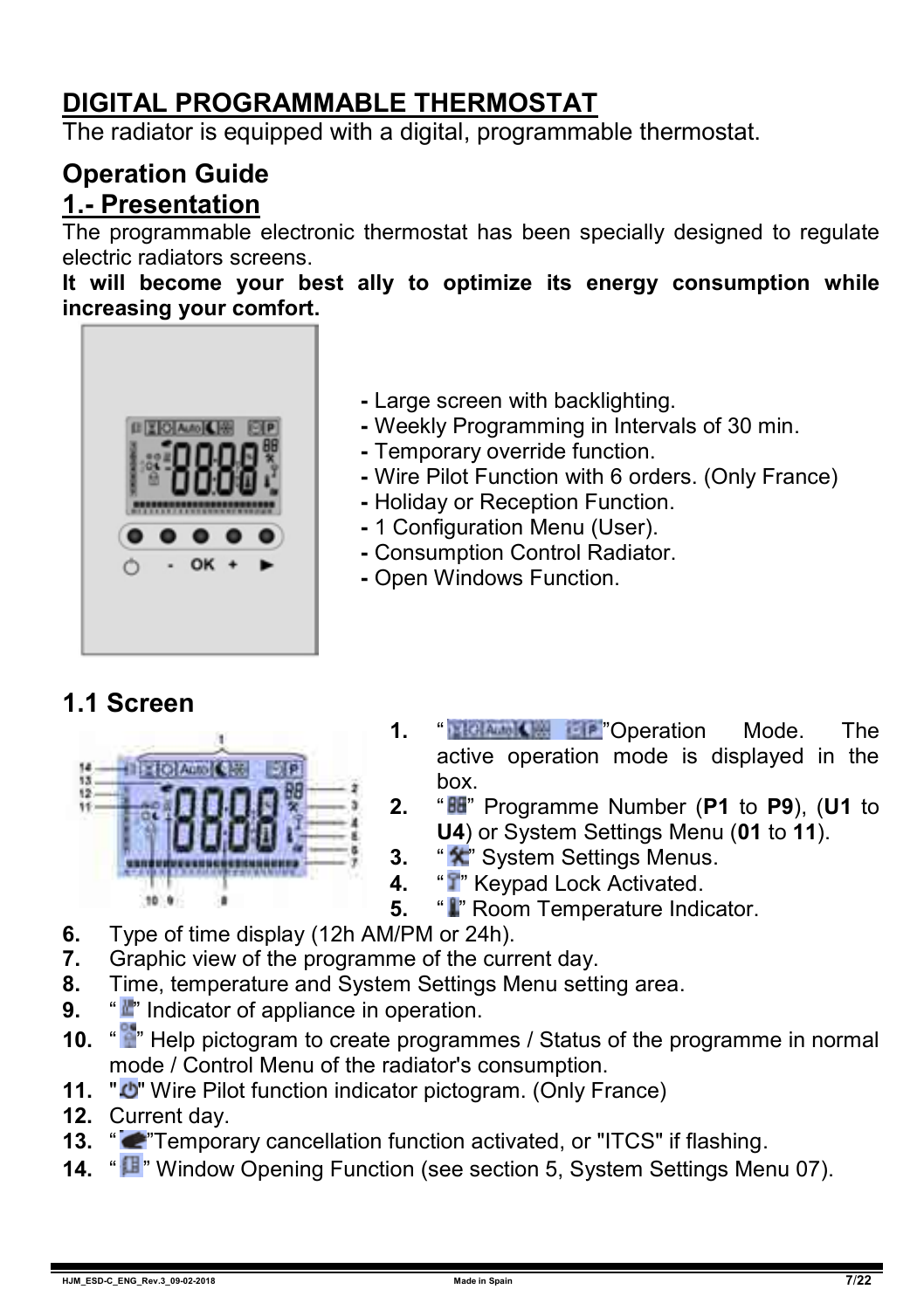#### **1.2 Keypad**



 $\bigcirc$  Radiator Start / Stop Key (On / Off) " $\bigcirc$ " Minus Key **(-)** Validation Key **(OK)** Plus Key **(+)** Right Navigation Key **(►)**

#### **2.- First Use**

This section will guide you when putting the device into operation for the first time. **NOTE: To restore the factory settings, consult section 5 "System Settings Menu".**

#### **2.1 Energy Supply**

Your radiator can be Activated/Start (On mode) and Deactivated/Stop (Off mode) by pressing **(On/Off)**.

Press the On / Off key  $\circlearrowright$  once: The appliance will emit two short beeps and the screen will turn off for a few seconds.

**ATTENTION**: In case the device's power disconnects, the memory of the settings recorded lasts for approximately one hour. After that time, we recommend you check the settings installed.

#### **2.2 Setting the Time and Date**

- **-** First of all, move the cursor by pressing the right navigation key **(►)** until the symbol with a watch " $\blacksquare$ " is selected.
- **-** Use the **(-)** and **(+)** keys to adjust the hours. When the correct time has been set press (**OK)** and proceed to set the minutes.
- **-** When you have set the minutes press (**OK**)**.**
- **-** Then adjust the Day ("**1**" Monday,…, "**7**" Sunday) and press **(OK)**.
- **-** When the Day of the Week has been set, set the Day of the Month (**01** to **31**) and press **(OK)**.
- **-** Then adjust the day Month (**01**,…,**12**) and press **(OK)**.
- **-** Finally, set the Year (**2016**,…,**2020**, etc.) y pulse **(OK)**.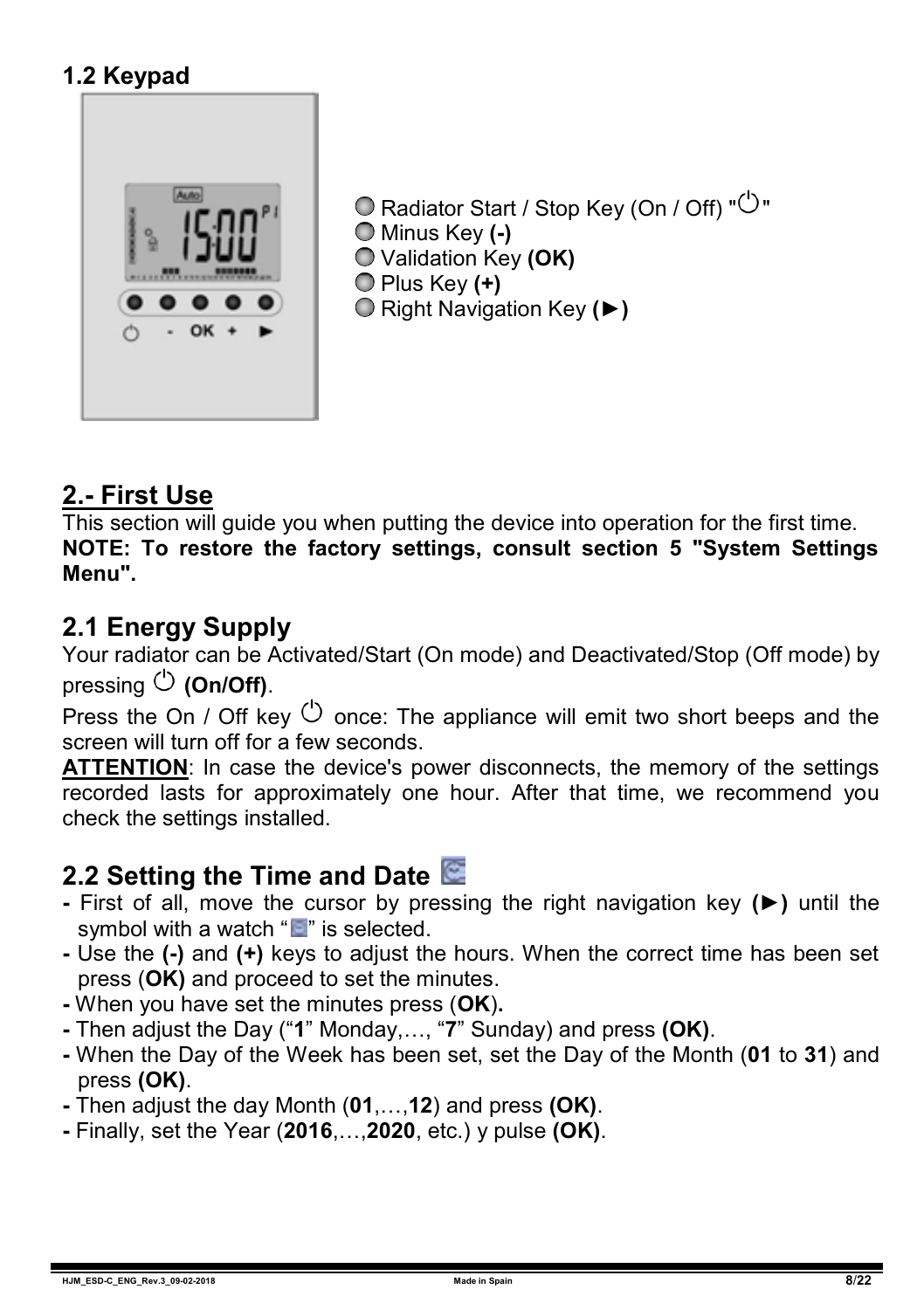#### **3. Operation Modes**



Press ► to move along the display and select the different operation modes "National Soft" operation modes selecting the one required and press **(OK)**.

## **3.1 Timer Mode**

The Timer mode "" will allow setting a temperature for a specific amount of time. You can use this mode during a holiday period or to temporarily cancel a programme.

- **-** First, you must set the duration with the keys **(-)** and **(+)**, the time "**H**" up to 24 h. and the days in **"d"** onwards and confirm by pressing the **(OK)** key. The duration can be set anywhere from 1 hour up to 44 days.
- **-** Then, set the temperature required with keys **(-)** and **(+)**, and confirm with the **(OK)** key (Factory setting **21ºC**).
- **-** The Timer symbol " " will flicker and you will see the hour/day number count down until the end of the period.

#### **3.2 Manual Comfort Mode**

The Manual Comfort mode " $\Phi$ " enables setting a temperature that will be maintained throughout the day. The temperature will be set with the **(-)** & **(+)** keys. (Factory setting **21ºC**)

#### **3.3 Automatic Mode**

By selecting the Automatic operation mode " $\frac{\text{Aulo}}{\text{Aulo}}$ ", the appliance will work with the preset programme "**P1**", as explained in the following image.



**Nota**.- If you need change the preset temperatures, do so in **Comfort** and **ECO** mode.



 $\Box$  = Comfort Temperature, space with bars, T<sup>a</sup> that you want to achieve.

 $\blacksquare$  = Reduced Temperature, space without bars. T<sup>a</sup> that you don't want to be reduced.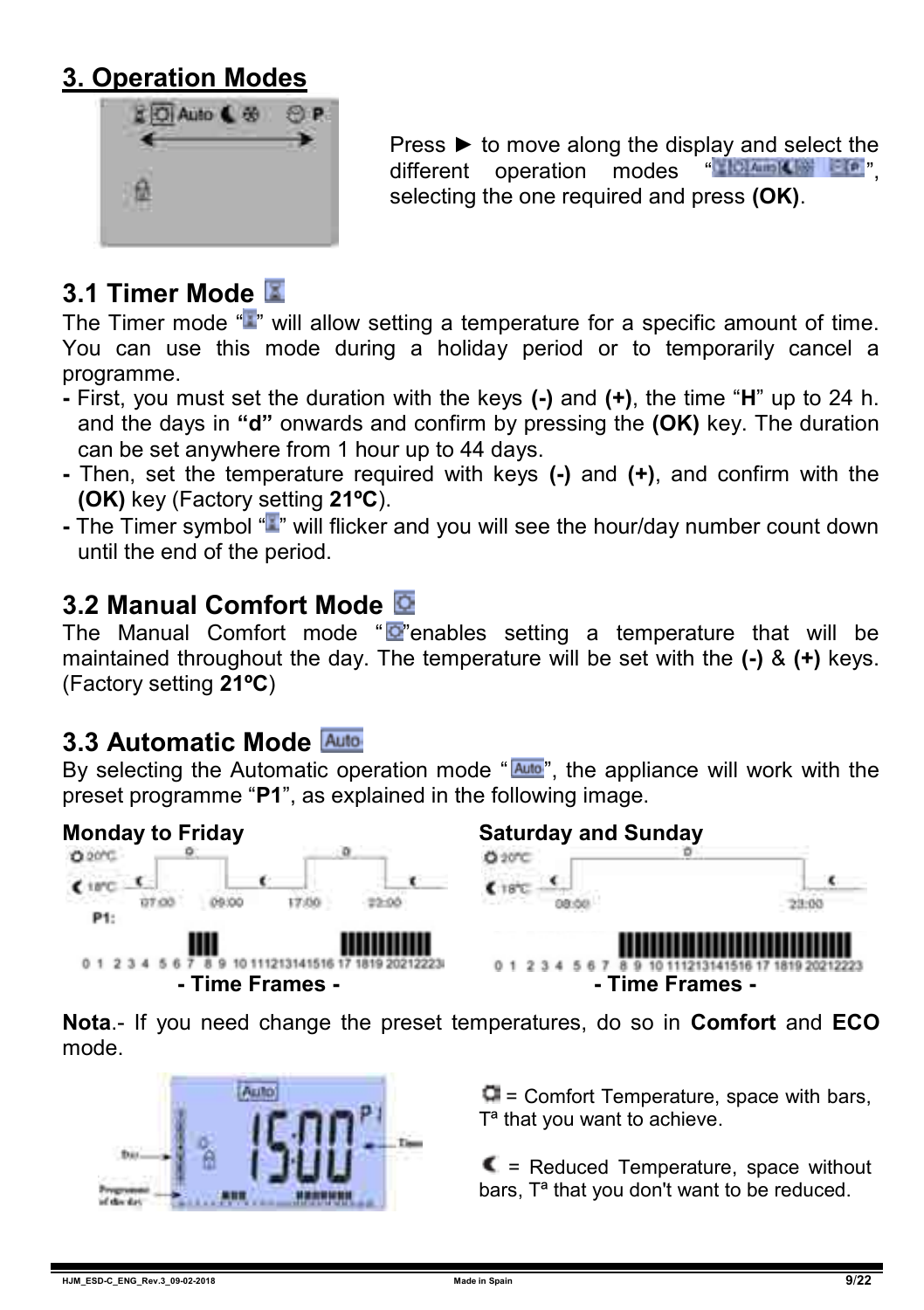If you want to modify, in a timely manner, the preset temperature during the current time slot, press the **(OK)** key and adjust with the keys **(-)** or **(+)** and displayed the symbol " $\blacksquare$ " which will keep the set temperature until end of the time slot.

#### **3.4 ECO Mode**

In **ECO** mode "  $\bullet$ ", the Reduced Temperature will be maintained throughout the day. You can set your own **ECO** temperature by pressing the **(-)** and **(+)** keys. **NOTE**: The preset default reduced temperature is **18°C**.

#### **3.5 Frost Protection Mode**

Use this frost protection mode "**\***,if you want to protect your property from possible freezing, for example, if you are leaving your property for a extended period during winter.

The preset minimum temperature is 5°C (default value). It can be set in System Settings menu section 5, number 05.

#### **3.6 Program Mode**

Once you have selected the Program mode "P", you can choose between nine preset programs (**P1** to **P9**). These are defined in the last pages of this manual.

Select with the keys **(-)** and **(+)** and press **(OK)** to confirm.

The radiator will go straight into Automatic mode " and run the programme by you selected.

#### **Factory Preset Programs (P1,…, P9)**



- **P1**: Morning, Afternoon & Weekend
- **P2**: Morning, Noon, Evening & Weekend
- **P3**: Week & Weekend
- **P4**: Afternoon & Weekend
- **P5**: Morning & Afternoon (Bathroom)
- **P6**: Morning, Afternoon & Weekend
- **P7**: 7H 19H (Office)
- **P8**: 8H 19H & Saturday (Shop)
- **P9**: Weekend (Secondary House)

Remember:

 $\Box$  = Comfort Temperature, space with bars,  $T^a$  that you want to achieve.

 $\blacksquare$  = Reduced Temperature, space without bars. T<sup>a</sup> that you don't want to be reduced.

In Programme mode "**P**", after programme "P9", there are four programmes (U1 to **U4**). These are programmes that you can personalise according to your needs.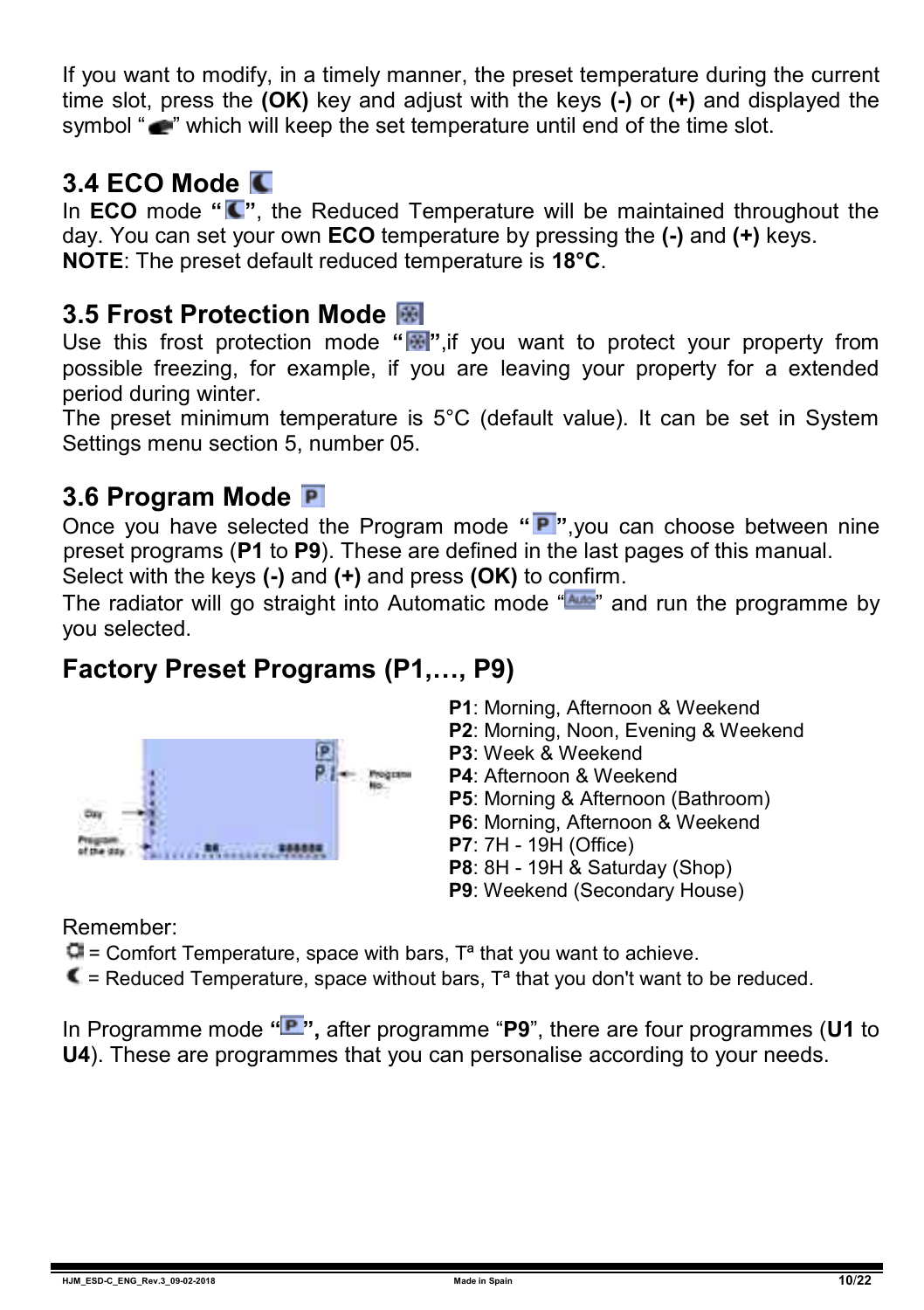#### **"USER" Programs from U1 to U4:**



You can modify the programme according to your needs. You can also store up to 4 of your own programmes (**U1** to **U4**).

To modify a user program, press the (**OK**) key.

The following symbols will be shown when making your own programme:

**all** Comfort Temperature  $*$  applied to the selected half-hour.

 $\Box$  = Comfort Temperature, space with bars. T<sup>a</sup> that you want to achieve.

Reduced Temperature  $\blacksquare$  applied to the selected half-hour

 $\blacksquare$  = Reduced Temperature, space without bars,  $T^a$  that you don't want to be reduced.

#### How to edit a user programme:

 $\epsilon$ 

- The programming is carried out in 30 minutes slots.

 $\parallel$  = 30 minutes  $\parallel$  = 1 hour

- The programme editing always starts on the first day of the week (01 = Monday).
- The (-) key activates a reduced temperature  $\blacksquare$  in the selected time slot.
- The  $(+)$  key activates a comfort temperature  $\ddot{\mathcal{K}}$  in the selected time slot.
- The **(►)** key advances the selected time slot.
- The **(OK)** key confirms the programme you have entered for that day.

Note.- After confirming the seventh day, the system automatically returns to **AUTO** mode (see section 3.3).

Example of user programme editing screen:



#### **3.7 Consumption Control Mode**



Following Program Mode **" "** and after press (►), find the Consumption Control Mode **" "** which enables you to check and control the consumption of your radiator.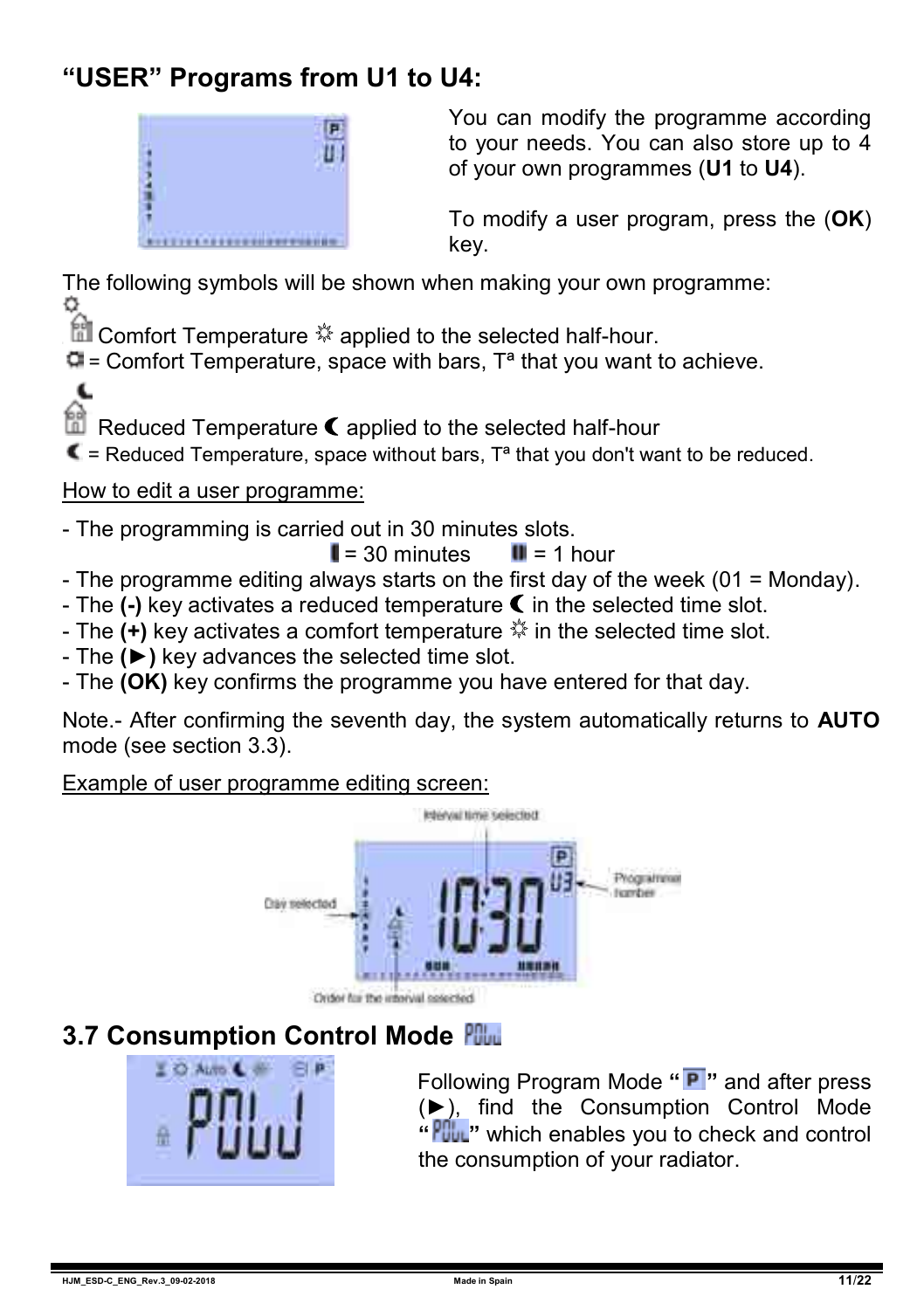**IMPORTANT**: **The consumption control is only for checking the consumption of your radiator. Making alterations in this menu may inhibit the performance of your radiator. The thermostat calculates the constant consumption. Once you have checked your radiator consumption, if you have not carried out any actions, the thermostat screen automatically returns to AUTO mode.** 

You must consult the "**SYSTEM SETTINGS MENU**", section 08 to select the power input of your appliance.



- Press **(OK)**, and after pressing **(+)** select the duration of measurement: " $\mathbf{r}$ " (one hour), " $\mathbf{r}$ " (one day), " $\overline{d}$ " (one week), " $\overline{d}$ " (30 consecutive days), this value corresponds to measure the consumption of your radiator.

- You can change the duration value by pressing **(-)** and **(+)**.

- Consumption: Indicated in **kW/h**. Hundredths are shown for one hour and one day durations selected.

## **4. Specials Functions**

#### **4.1 Keypad Lock**

Use this function to prevent any change in the thermostat setting. This is useful in areas such as children's' bedrooms or public areas.

- To lock the keypad of your radiator, light up the LCD screen by briefly pressing any key **(OK)**, **(►)**, **(-)** or **(+)**. Once the LCD screen is lit briefly press **(OK)** + **(►)** buttons at the same time.

- The locking symbol "If" will then appear.

- Repeat the same procedure to unlock the keypad.

**The keypad lock feature is available in all modes. The "Stop" mode will remain available even in automatic locking mode.**

#### **4.2 Window Opening Function**

This function enables the automatic detection of an open window when the radiator is working.



- While this function is activated (see "**SYSTEM SETTINGS MENU**" section **07**), the icon  $\mathbf \mu$  will appear in the left upper part of the screen.

- If the system detects a temperature drop of around 3ºC, the heating will stop for approximately one hour. The  $\Box$  icon will flicker, as well as the temperature measured by the system.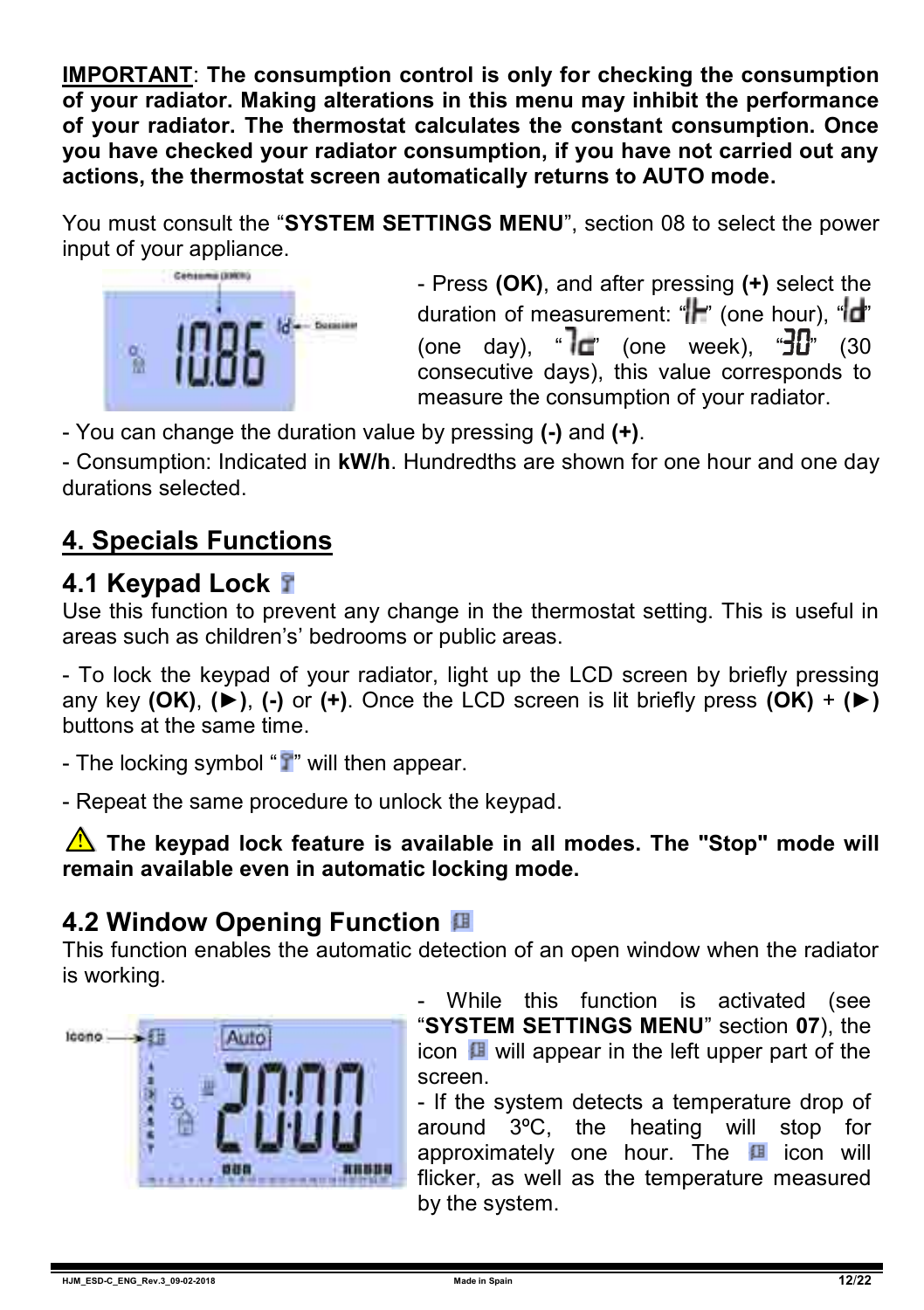- Press any key to stop this function. The radiator will become operative again and the window detection will be reset.

#### **5. System Settings Menu**

Your thermostat has a Settings Menu. To access this menu, hold down the **(OK)** button for 5 seconds. The first menu screen looks like this:



Now you can select the setting you want to change by pressing the **(►)** button. Once selected the setting you wish to change, alter the value by pressing **(-)** or **(+)**. Confirm your selection by press **(OK)** or **(►)**.

Exit the System settings menu by selecting the "**End**" option and pressing **(OK)**.

| No. | <b>Preset Values and options</b>                                                                                                                                                                                                                                                                                                                                                                                                                                                                                                                                                                                                                                                                                                |
|-----|---------------------------------------------------------------------------------------------------------------------------------------------------------------------------------------------------------------------------------------------------------------------------------------------------------------------------------------------------------------------------------------------------------------------------------------------------------------------------------------------------------------------------------------------------------------------------------------------------------------------------------------------------------------------------------------------------------------------------------|
| 01  | °C °F: Types of Degrees on Screen<br>°C : Celsius Degrees                                                                                                                                                                                                                                                                                                                                                                                                                                                                                                                                                                                                                                                                       |
|     | <b><sup>o</sup>f</b> : Fahrenheit Degrees                                                                                                                                                                                                                                                                                                                                                                                                                                                                                                                                                                                                                                                                                       |
| 02  | --:-- Time selection<br>24H (24:00)<br>12H (12:00 AM (Antemeridian) / PM (Post meridian)                                                                                                                                                                                                                                                                                                                                                                                                                                                                                                                                                                                                                                        |
| 03  | <b>DST: Automatic summer⇔winter time change</b><br>YES: The time will change automatically.<br>$NQ$ : The time must be changed manually.<br>* You must correctly set the date for this to work.                                                                                                                                                                                                                                                                                                                                                                                                                                                                                                                                 |
| 04  | --:--: Internal Probe Calibration<br>The calibration cannot be completed until the radiator has been in<br>operation for a minimum of 1 day.<br>Place a thermometer in the middle of the room at approximately 1.5 m from<br>the ground. After one hour, take note of the temperature.<br>When entering the calibration menu, the value measured by the radiator is<br>shown.<br>Now insert the value measured with your thermometer by means of keys<br>(-) and (+), confirm your measurement with (OK) to save the value.<br>Press (OK) again to view the difference added to the temperature value.<br>* Important note:<br>When calibrating the room temperature ONLY the radiators should be<br>used for heating the room. |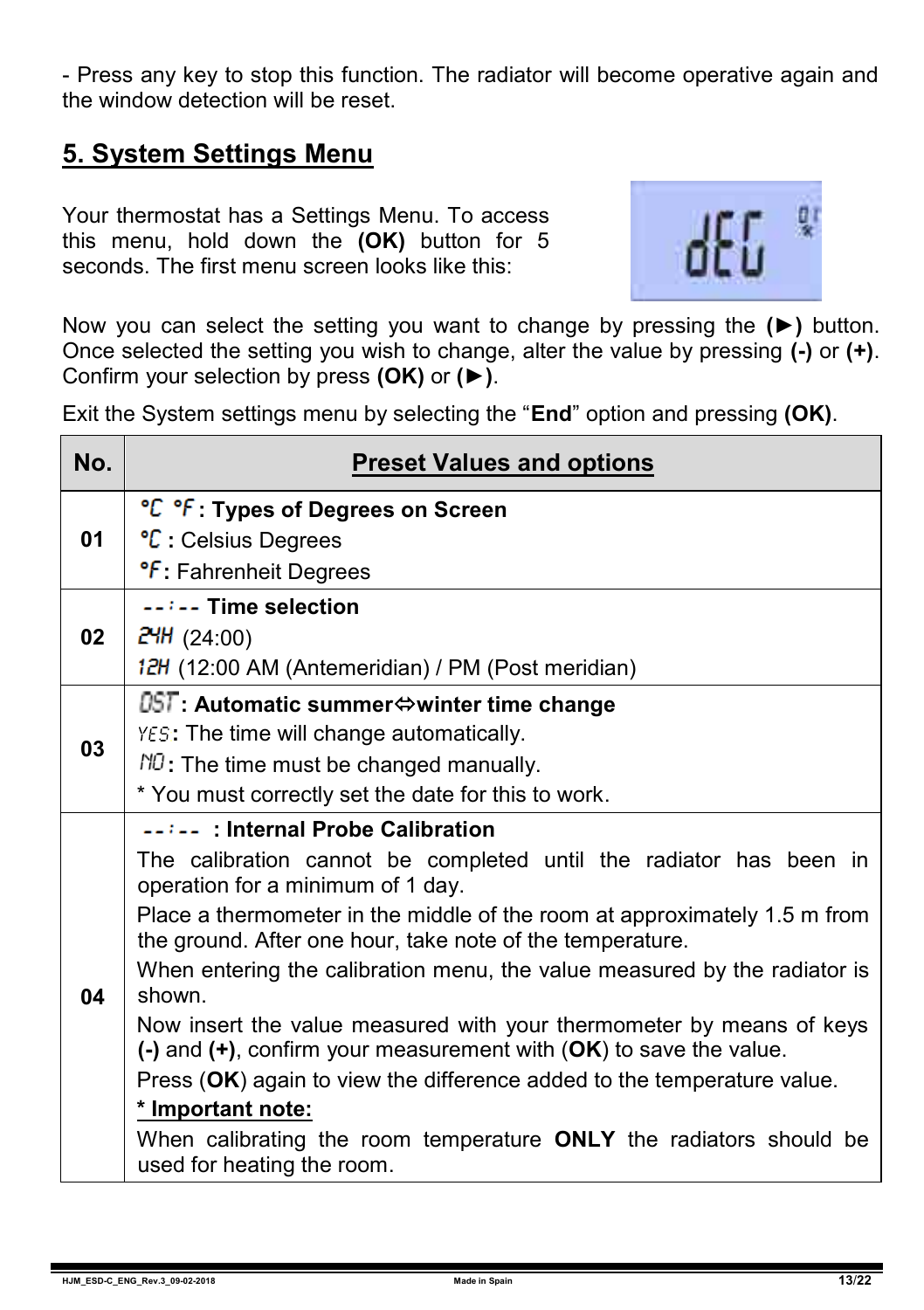| No. | <b>Preset Values and options</b>                                                                                                                                                                                                                                                                                                                                                                                                                                                                    |
|-----|-----------------------------------------------------------------------------------------------------------------------------------------------------------------------------------------------------------------------------------------------------------------------------------------------------------------------------------------------------------------------------------------------------------------------------------------------------------------------------------------------------|
| 05  | <b>AF: Minimum Temperature:</b><br>This menu allows setting the minimum temperature used for the "Frost"<br>Protection" mode.<br>The default value of this setting is $5.0^{\circ}$ C<br>Use the keys $(-)$ and $(+)$ to change the value and confirm its setting by<br>pressing (OK).                                                                                                                                                                                                              |
| 06  | <b>ITCS: Smart temperature control system</b><br>This feature allows the radiator to calculate the time required to meet the<br>comfort temperature set within your programme. The radiator will calibrate<br>itself and consider external factors such as the outside temperature and<br>the time needed to change the room temperature. Every time you make a<br>change to your programme the radiator will recalibrate to ensure you<br>achieve the comfort temperature at the time you want it. |
| 07  | r: Open window automatic detection<br>This function allows automatic detection of window opening (see section<br>$4.2$ ).<br>NO: Deactivate the function.<br>YES: Activate the function.                                                                                                                                                                                                                                                                                                            |
| 08  | <b>Plu: Adjusting the radiator power</b><br>In this menu you can choose the value of the radiator's power to adjust the<br>calculation of the appliance's consumption (see section 3.7)<br>Default value: See your appliance's assigned power on the rear of your<br>radiator (Example: 1,000 W).                                                                                                                                                                                                   |
| 09  | <b>CLR: Default setting</b><br>Allows you to reset your thermostat to the default settings (time,<br>programmes, etc.).<br>Press (OK) for ten seconds<br>* Warning: Before you use this function, make sure you have all the<br>instructions necessary to start-up the thermostat.                                                                                                                                                                                                                  |
| 10  | VERS ---- Software version                                                                                                                                                                                                                                                                                                                                                                                                                                                                          |
| 11  | $END$ : Exiting the user menu<br>Press (OK) to exit the menu and return to the main screen.                                                                                                                                                                                                                                                                                                                                                                                                         |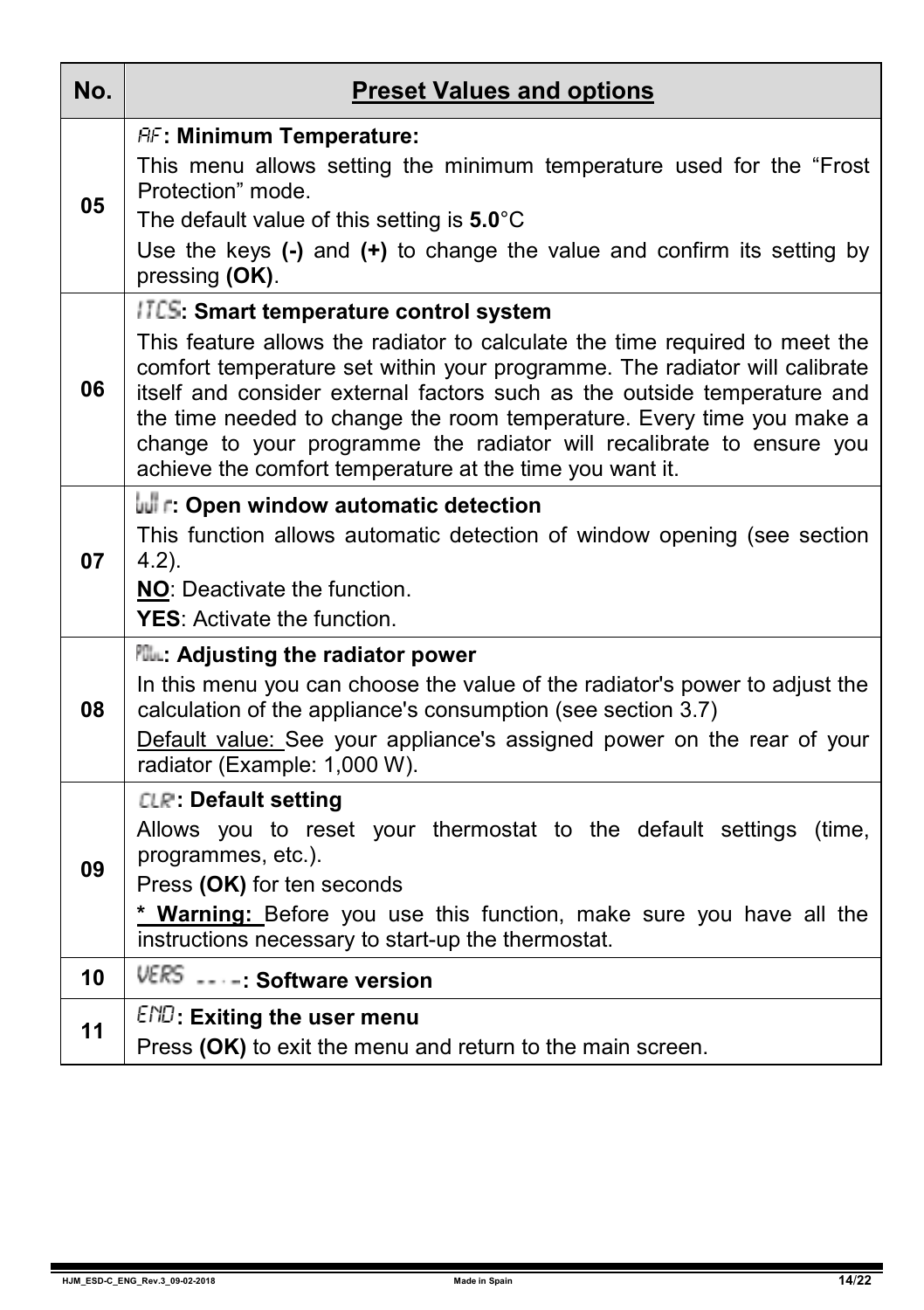#### **6. Troubleshooting**

| The appliance does not turn on.                                                                                     |                                                                                                                                                                                                                      |  |  |  |  |  |  |
|---------------------------------------------------------------------------------------------------------------------|----------------------------------------------------------------------------------------------------------------------------------------------------------------------------------------------------------------------|--|--|--|--|--|--|
| <b>Supply</b>                                                                                                       | - Check the power supply                                                                                                                                                                                             |  |  |  |  |  |  |
|                                                                                                                     | The appliance's screen shows the text "Err"                                                                                                                                                                          |  |  |  |  |  |  |
| Error message                                                                                                       | - The symbol " $\sqrt[n]{s}$ " and the message "Err" are flickering.<br>There is an error in the internal probe.<br>- Contact your installer or retailer.                                                            |  |  |  |  |  |  |
|                                                                                                                     | The device seems to work correctly, although the heating doesn't work.                                                                                                                                               |  |  |  |  |  |  |
| Output                                                                                                              | - Check the connections.<br>- Check the power supply of the heating element.<br>- Contact your installer or retailer                                                                                                 |  |  |  |  |  |  |
| The <b>device</b> seems to work correctly, yet the temperature in the room does not<br>coincide with the programme. |                                                                                                                                                                                                                      |  |  |  |  |  |  |
| <b>Programme</b>                                                                                                    | - Check the clock<br>- Is the difference between the Comfort and ECO<br>temperature very significant?<br>- Are the programme sections too short (less than 2 hours)<br>- Check the wire pilot function (Only France) |  |  |  |  |  |  |

#### **THERMAL SAFETY**

In the case of overheating, a safety device automatically cuts the radiators operation. After cooling the radiator will automatically reset.

#### **MAINTENANCE**

Your radiator requires no regular maintenance, however, to ensure its good operation:

Always disconnect the device from the mains before performing any cleaning or maintenance operation.

Let it cool down before cleaning.

To avoid any risk of electrical shock, clean the unit with a soft, damp cloth to wipe the outside of the radiator and remove dust and dirt cloth.

Do not use detergent, solvent, abrasive products or any other chemical product to clean the radiator.

#### **NEVER immerse the device in water or any other liquids.**

You can use a vacuum or flexible brush to clean the air grilles. This maintenance must be carried out regularly to ensure optimum performance. Ensure the radiator is totally dry before turning it back on.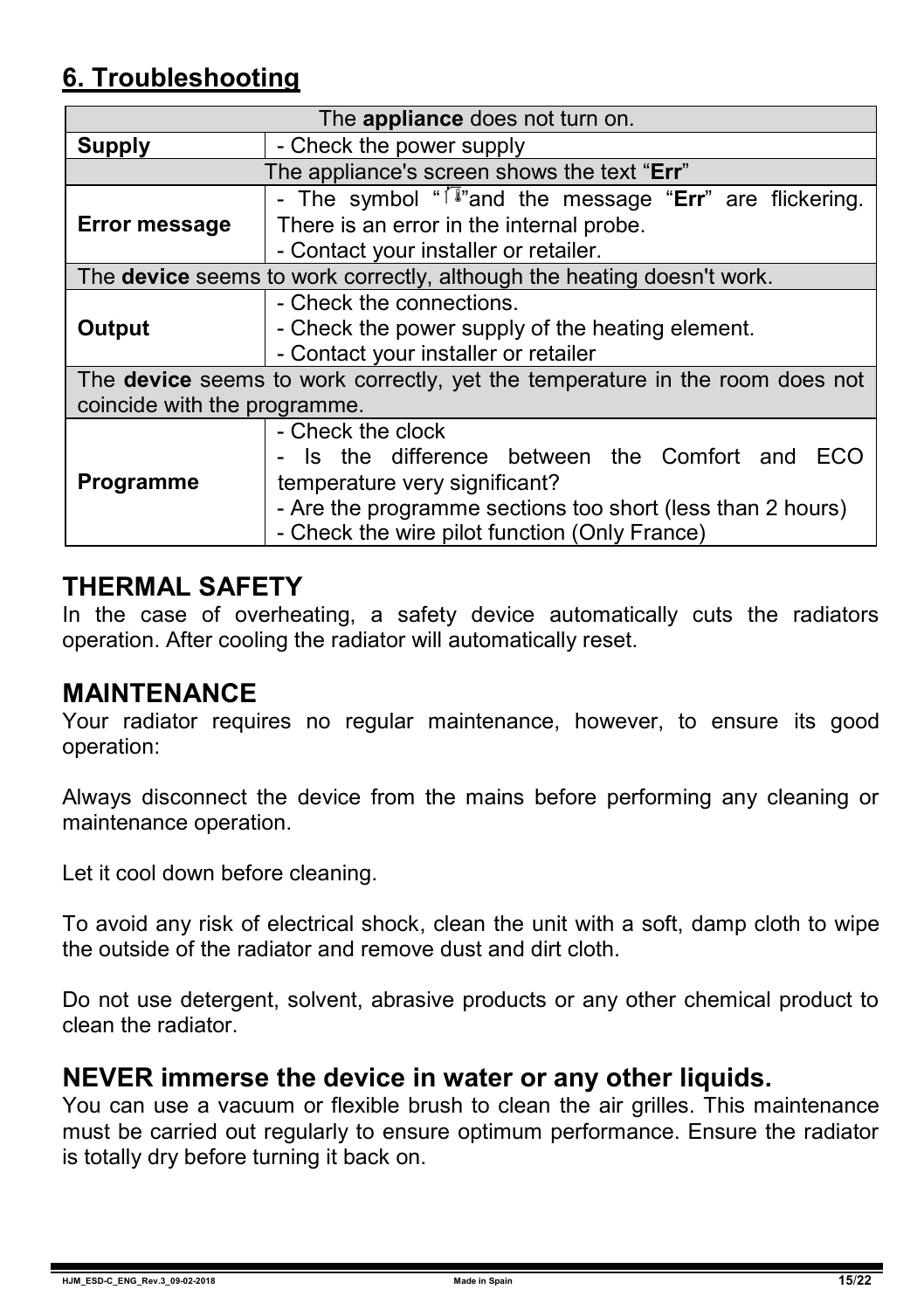#### **PRESET PROGRAMMES (P1 TO P9)**



**\* The sections indicate the comfort times.**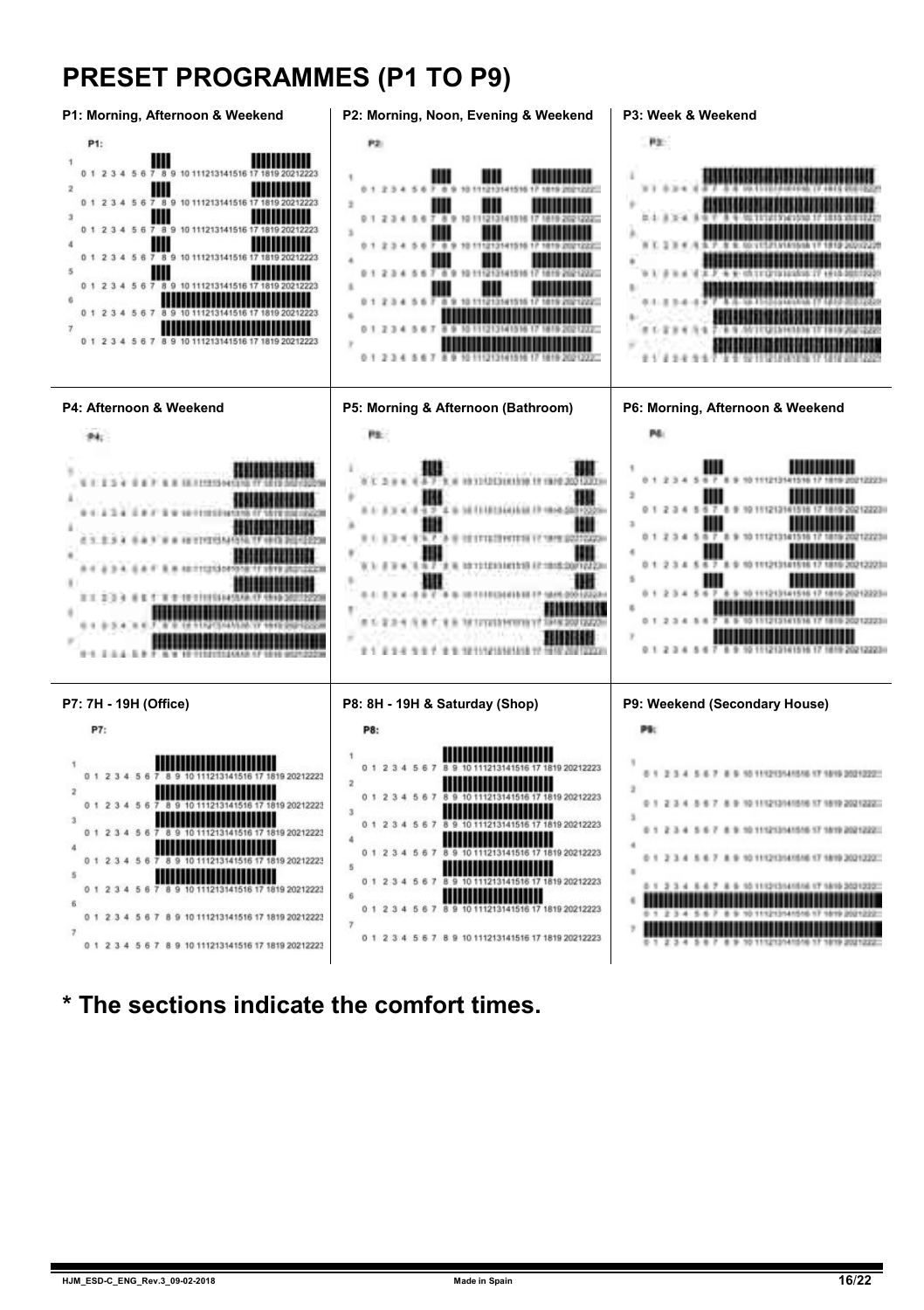

| Product:                                                                                                 | <b>Ceramic Heater</b>                      |  |  |  |  |
|----------------------------------------------------------------------------------------------------------|--------------------------------------------|--|--|--|--|
| Trademark:                                                                                               |                                            |  |  |  |  |
| Models:                                                                                                  | ESD-C750: ESD-C1000: ESD-C1500 & ESD-C2000 |  |  |  |  |
| Batch & Serial No.:                                                                                      | $Mx$ YYDDD-XXX $(1)$                       |  |  |  |  |
| (1) Explanation of code "Lot & Serial No."                                                               |                                            |  |  |  |  |
| Batch = Mx YYDDD; where: Mx = Assembly Line No. YY = year (15,16,1799) DDD = Correlative day (001,, 365) |                                            |  |  |  |  |

Serial No. = **XXX (001,..., 999)**

Nosotros / *Nous / We / Nós*:

#### **HERMANOS JULIÁN M., S.L.**

Head Office: Esposos Curie,44 / Factory: Gutenberg,91-93 Polígono Industrial "Los Villares" . 37184 Villares de la Reina . Salamanca . España Tf.+34 923 222 277 +34 923 222 282 . Fax +34 923 223 397 **http://www.calorhjm.es**

*Hereby declare, that the following equipment complies with all the essential requirements for health and safety of European Directives.*

#### **2014/30/EC EMC DIRECTIVE 2014/35/EC LV DIRECTIVE 2011/65/UE RoHS DIRECTIVE 2009/125/EC (ErP Directive)**

*With reference to the application of the followinf standards: / Em aplicação das seguintes normas:*

| 2014/30/EC EMC DIRECTIVE    | EN 55014-1:2006 +A1:2009 +A2:2011           |
|-----------------------------|---------------------------------------------|
|                             | EN 61000-3-2:2014                           |
|                             | EN 61000-3-3:2013                           |
|                             | EN 55014-2:1997 +AC: 1997 +A1:2001 +A2:2008 |
|                             | EN 61000-4-2:2009                           |
|                             | EN 61000-4-3:2006 +A1:2008 +A2:2010         |
|                             | EN 61000-4-4:2012                           |
|                             | EN 61000-4-5:2006                           |
|                             | EN 61000-4-6:2013                           |
|                             | EN 61000-4-11:2004                          |
| 2014/35/EC LV DIRECTIVE     | EN 60335-2-30:2009 + CORR:2010 +A11:2012    |
|                             | EN 60335-1:2012 +AC:2014 +A11:2014          |
|                             | EN 62233:2008 +CORR:2008                    |
| 2011/65/UE RoHS DIRECTIVE   | EN 62321-1:2013                             |
| 2009/125/EC (ErP Directive) | UE 2015/1188                                |
| (2005/32/EC)                |                                             |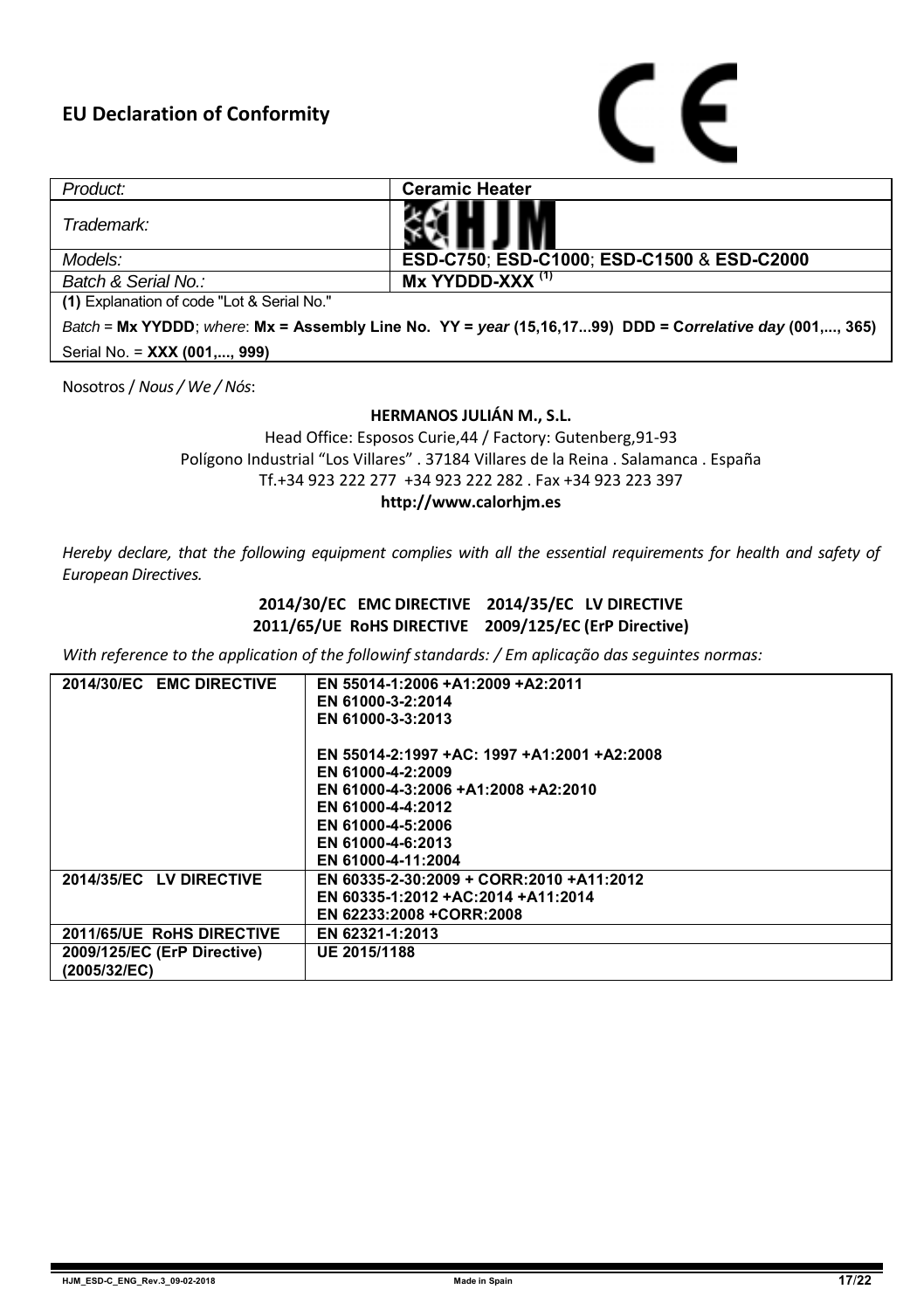| Model: ESD-C                                |                    |                |      |                                                                                           |  |
|---------------------------------------------|--------------------|----------------|------|-------------------------------------------------------------------------------------------|--|
| Item                                        | Symbol             | Value          | Unit | Unit<br>Item                                                                              |  |
| <b>Heat output</b><br>2000                  |                    |                |      | of<br><b>Type</b><br>heat<br>output/room<br>temperature<br>control<br>(select one)        |  |
| Nominal heat output                         | $P_{nom}$          | $\overline{2}$ | kW   | single stage heat<br>output<br>and<br>no<br><b>NO</b><br>room temperature<br>control      |  |
| Maximum<br>continuous<br>heat<br>output     | $P_{\text{max.c}}$ | $\overline{2}$ | kW   | Two<br><b>or</b><br>more<br>manual stages, no<br><b>NO</b><br>room temperature<br>control |  |
| <b>Auxiliary electricity</b><br>consumption |                    |                |      | with<br>mechanic<br>thermostat<br>room<br><b>NO</b><br>temperature<br>control             |  |
| nominal<br>At<br>heat<br>output             | $el_{max}$         | 2              | kW   | electronic<br>with<br><b>NO</b><br>room temperature<br>control                            |  |
| In standby mode                             | $el_{SB}$          | 0.0005         | kW   | electronic<br>room<br>temperature<br>plus<br>day<br>control<br><b>NO</b><br>timer         |  |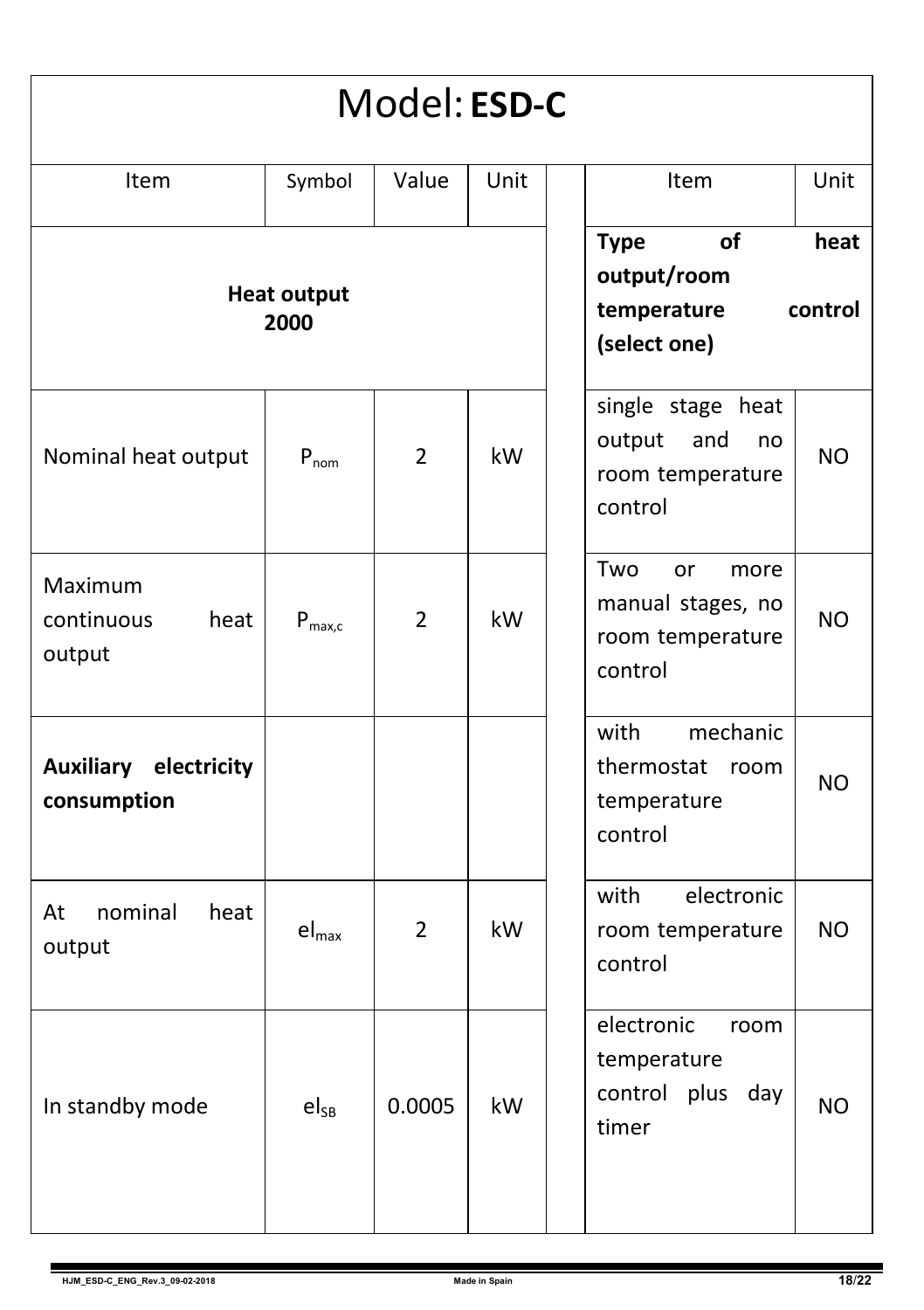|                                             |                    |              |                                        | electronic<br>room<br>temperature<br><b>YES</b><br>control plus week<br>timer<br>options<br>Other<br>control |
|---------------------------------------------|--------------------|--------------|----------------------------------------|--------------------------------------------------------------------------------------------------------------|
| <b>Heat output</b><br>1500                  |                    |              |                                        | selections<br>(multiple<br>possible)                                                                         |
| Nominal heat output                         | $P_{nom}$          | 1.5          | kW                                     | room temperature<br>control,<br>with<br><b>NO</b><br>presence<br>detection                                   |
| Maximum<br>continuous<br>heat<br>output     | $P_{\text{max.c}}$ | 1.5          | kW                                     | room temperature<br>control, with open<br><b>YES</b><br>window detection                                     |
| <b>Auxiliary electricity</b><br>consumption |                    |              |                                        | with<br>distance<br><b>NO</b><br>control option                                                              |
| nominal<br>heat<br>At<br>output             | $el_{max}$         | 1.5          | kW                                     | with adaptive start<br><b>YES</b><br>control                                                                 |
| In standby mode                             | $el_{SB}$          | 0.0005       | kW                                     | with working time<br><b>YES</b><br>limitation                                                                |
| <b>Heat output</b><br>1000                  |                    |              | black<br>bulb<br>with<br>NO.<br>sensor |                                                                                                              |
| Nominal heat output                         | $P_{nom}$          | $\mathbf{1}$ | kW                                     |                                                                                                              |
| Maximum<br>continuous<br>heat               | $P_{\text{max.c}}$ | $\mathbf{1}$ | kW                                     |                                                                                                              |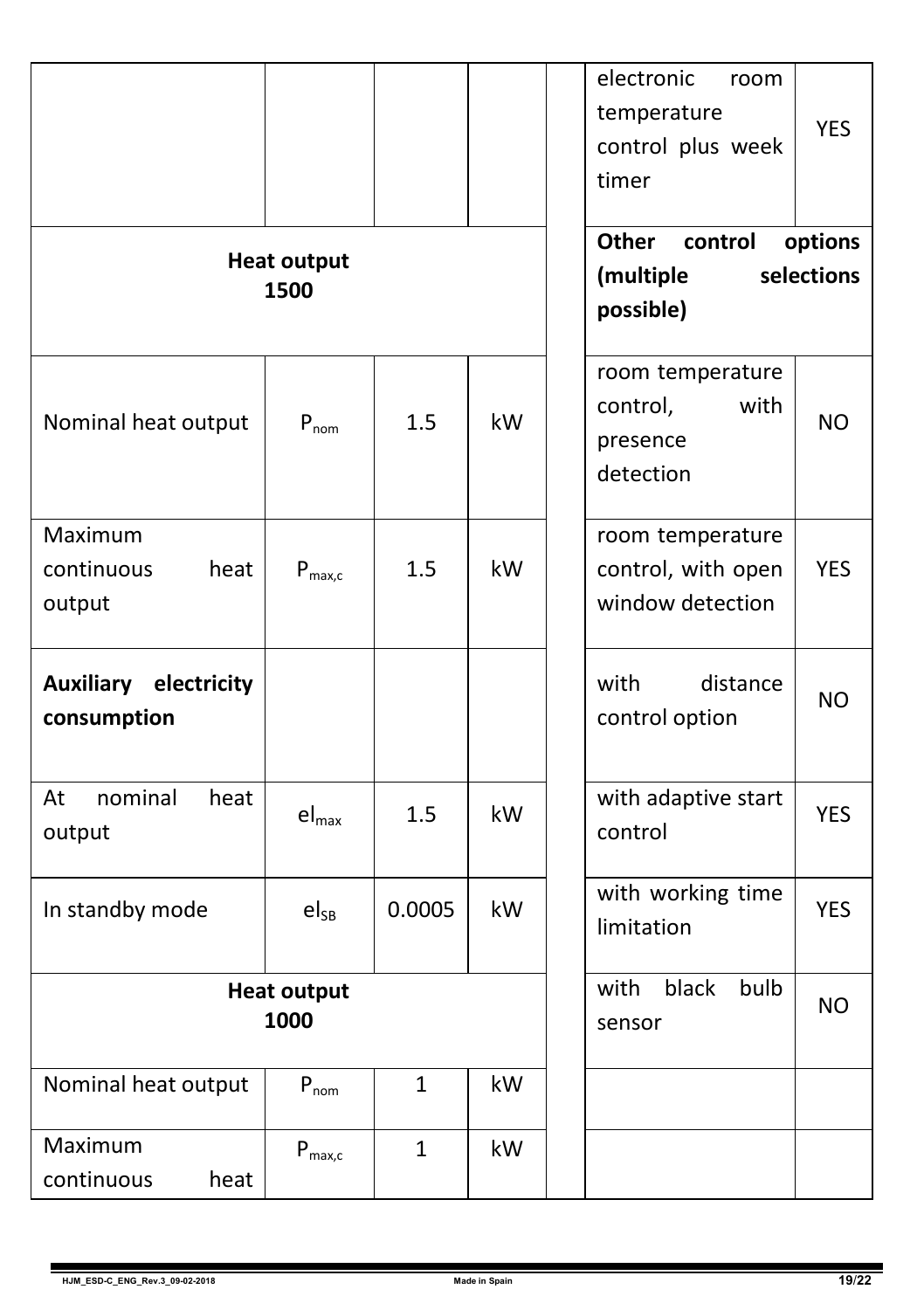| output                                      |                                                                                                                                                                                                                                                                          |              |    |  |  |  |
|---------------------------------------------|--------------------------------------------------------------------------------------------------------------------------------------------------------------------------------------------------------------------------------------------------------------------------|--------------|----|--|--|--|
| Auxiliary electricity<br>consumption        |                                                                                                                                                                                                                                                                          |              |    |  |  |  |
| nominal<br>heat<br>At<br>output             | $\mathsf{el}_{\mathsf{max}}$                                                                                                                                                                                                                                             | $\mathbf{1}$ | kW |  |  |  |
| In standby mode                             | $el_{SB}$                                                                                                                                                                                                                                                                | 0.0005       | kW |  |  |  |
|                                             | <b>Heat output</b><br>750                                                                                                                                                                                                                                                |              |    |  |  |  |
| Nominal heat output                         | $P_{nom}$                                                                                                                                                                                                                                                                | 0.75         | kW |  |  |  |
| Maximum<br>continuous<br>heat<br>output     | $P_{\text{max},c}$                                                                                                                                                                                                                                                       | 0.75         | kW |  |  |  |
| <b>Auxiliary electricity</b><br>consumption |                                                                                                                                                                                                                                                                          |              |    |  |  |  |
| nominal<br>heat<br>At<br>output             | $el_{max}$                                                                                                                                                                                                                                                               | 0.75         | kW |  |  |  |
| In standby mode                             | $el_{SB}$                                                                                                                                                                                                                                                                | 0.0005       | kW |  |  |  |
| Contact details                             | HERMANOS JULIÁN M., S.L.<br>Head Office: Esposos Curie, 44 / Factory: Gutenberg, 91-93<br>Polígono Industrial "Los Villares".<br>37184 Villares de la Reina . Salamanca . España<br>Tf.+34 923 222 277 +34 923 222 282.<br>Fax +34 923 223 397<br>http://www.calorhjm.es |              |    |  |  |  |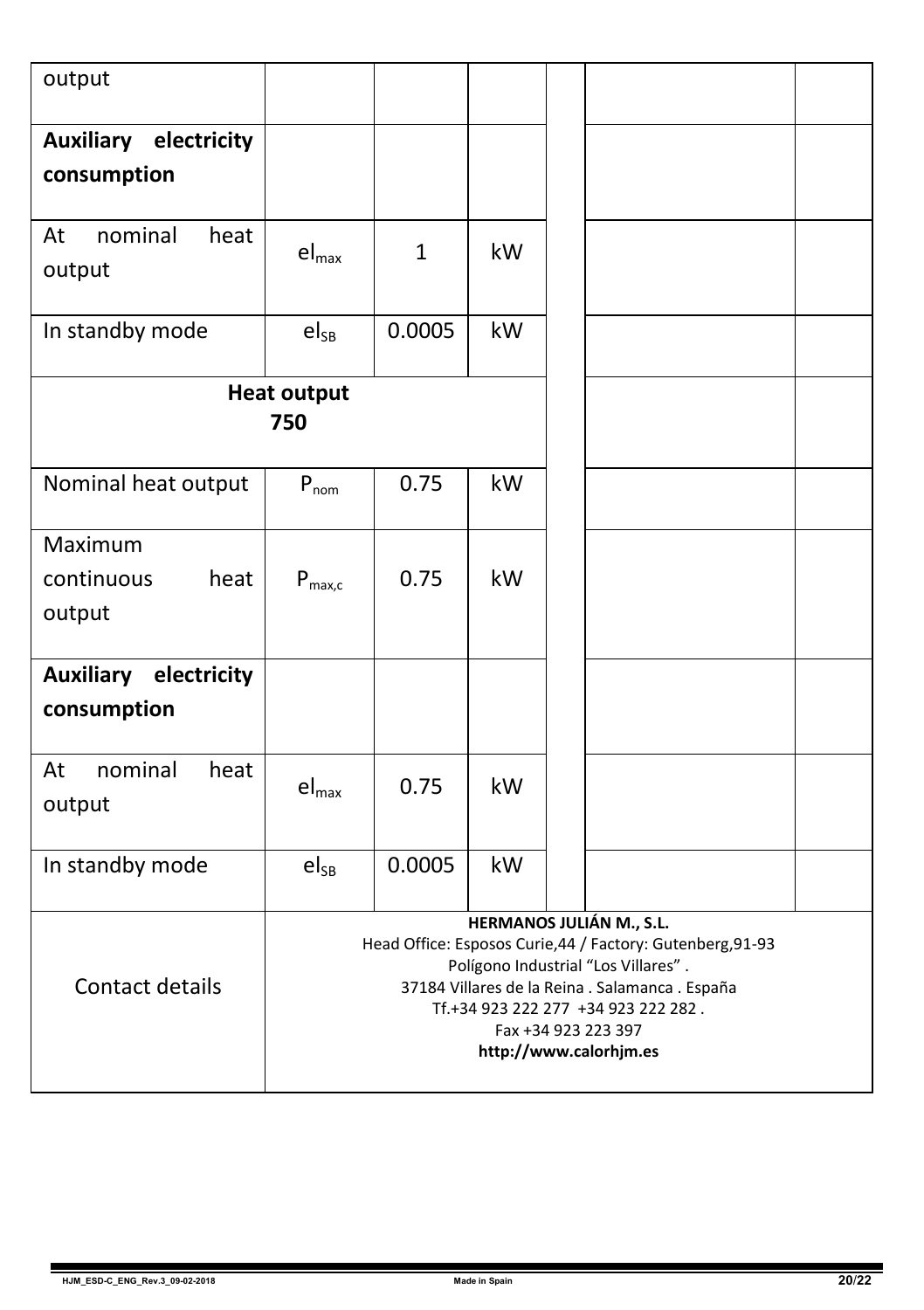**RECYCLING (Disposal of the product at the end of its useful life)**



According to European Directive **2012/19/UE**, on waste electrical and electronic equipment (WEEE), old electrical household appliances cannot be disposed of in the usual municipal containers; they have to be collected separately to optimise the recycling of the components and materials that comprise it, and reduce the impact on human health and the environment.

The crossed-out wheeled bin is marked on all Electrical and Electronic products, to remind the consumer of their obligation dispose of them separately.

The consumer must contact the local authority or the vendor to learn about the correct disposal of his/her old electrical household appliance.

In the case of scrapping the radiator, containing oil; should the provisions concerning the disposal of oil followed.